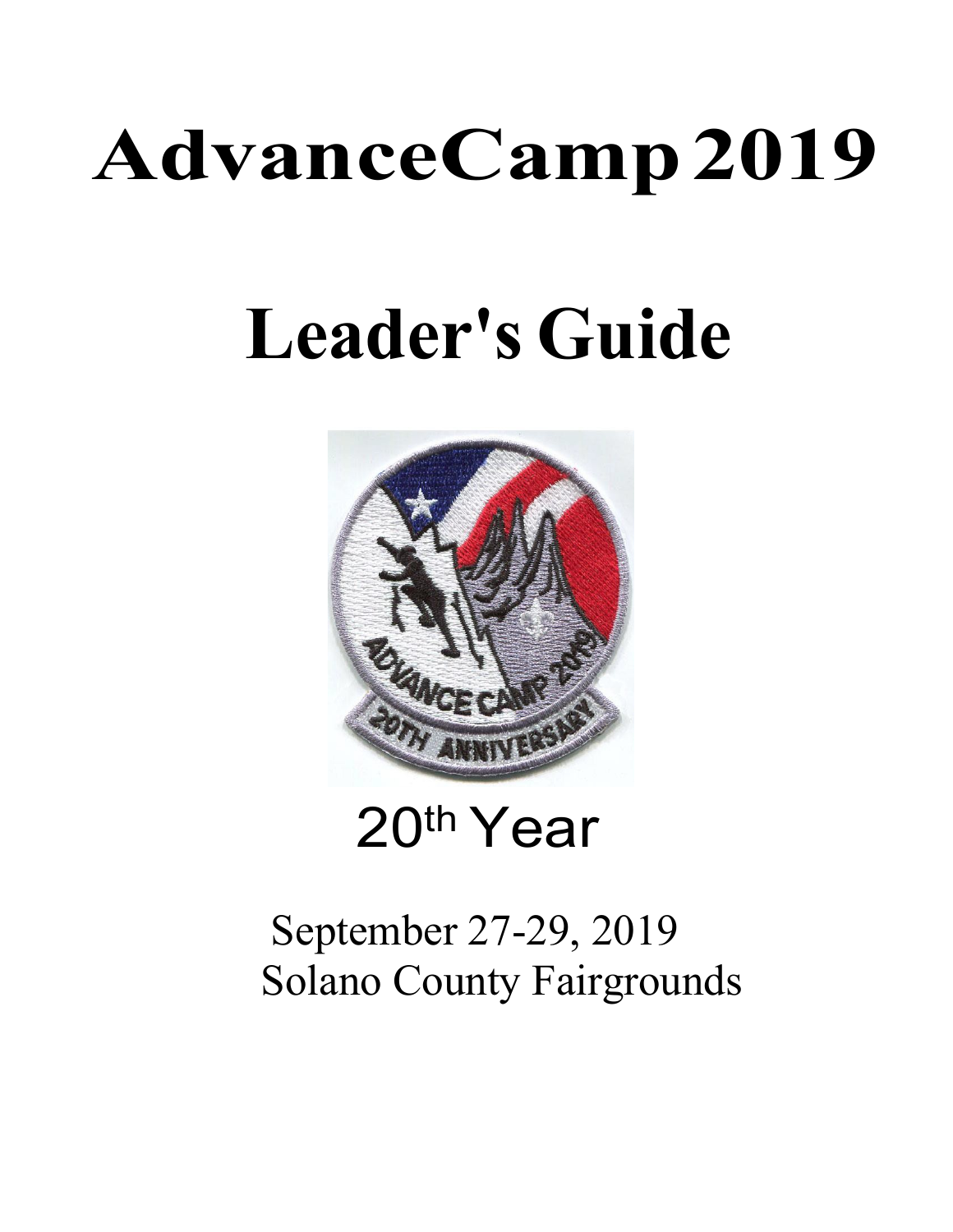## **Key Contacts**

Executive Director - Steve Hoagland (925) 303-9689 Registration Directors – Sheryl Wayne (925) 325-5359 and Marcia Molina marciamolina925@gmail.com (925) 351-3996 Staff Director – Rich Stockand (415) 412-2854 Trailhead Director – Ben Reed (925) 470-6827 Aquatics Director – Mike Long (510) 685-4537 Building Coordinator Director – Deborah Long (510) 685-0203 Logistics Director – Steven Hoagland (925) 597-0362 Food Services Director – Maria Salazar maria.salazar10@yahoo.com (925) 852-4698 Treasurer – Pam Spinadel jcspinadel@sbcglobal.net

## **General Information & Guidelines**

**What:** Scout units from across several Councils come together in the spirit of Scouting. AdvanceCamp provides scouts with the opportunity to complete requirements for merit badges and for Tenderfoot, Second Class and First Class ranks. These requirements could have been started at another scout event, started or continued and completed or partially completed during AdvanceCamp, or contact made with a counselor to complete a merit badge at a later time.

**Where:** The event will be at the Solano County Fairgrounds, 900 Fairgrounds Dr, Vallejo, CA 94589

**When:** September 27-29, 2019. This is a Friday night-Sunday event.

**Arrivals:** The Solano County fairgrounds is located where Interstate 80 and Highway 37 meet. Whether you are coming from the East or West take Hwy 37 to the fairgrounds drive exit. Camp is across the street from the Six Flags Amusement Park. **All Scouts will report here and will be bussed to their offsite locations.**

**STAFF: Swimming, Lifesaving and Welding Merit Badge Counselors can go direct to their assigned locations**. If you are an offsite counselor, we'll have breakfast & lunch brought to you. The Aquatics Director will have the counselor packets at the pool. All other counselors will pick up their packets in McCormack Hall.

### **Registration & Fees: Register your Unit online only at www.AdvanceCamp.com**

Early Bird: \$35.00 August 1-August 31, 2019 Regular: \$45.00 September 1 -September 15, 2019 Late: \$60.00 September 16-24, 2019 At Camp: \$75.00

Please note: Climbing, Programming, Plumbing, Search & Rescue, Aviation, Robotics, Archery and Welding will carry an additional \$25 fee. Online registration closes September 24th at 11:55pm. All additional registrations will be taken at camp.

### **NO CLASS CHANGES WILL BE MADE AT CAMP.**

Contact your Troop for registration. NO INDIVIDUAL REGISTRATIONS.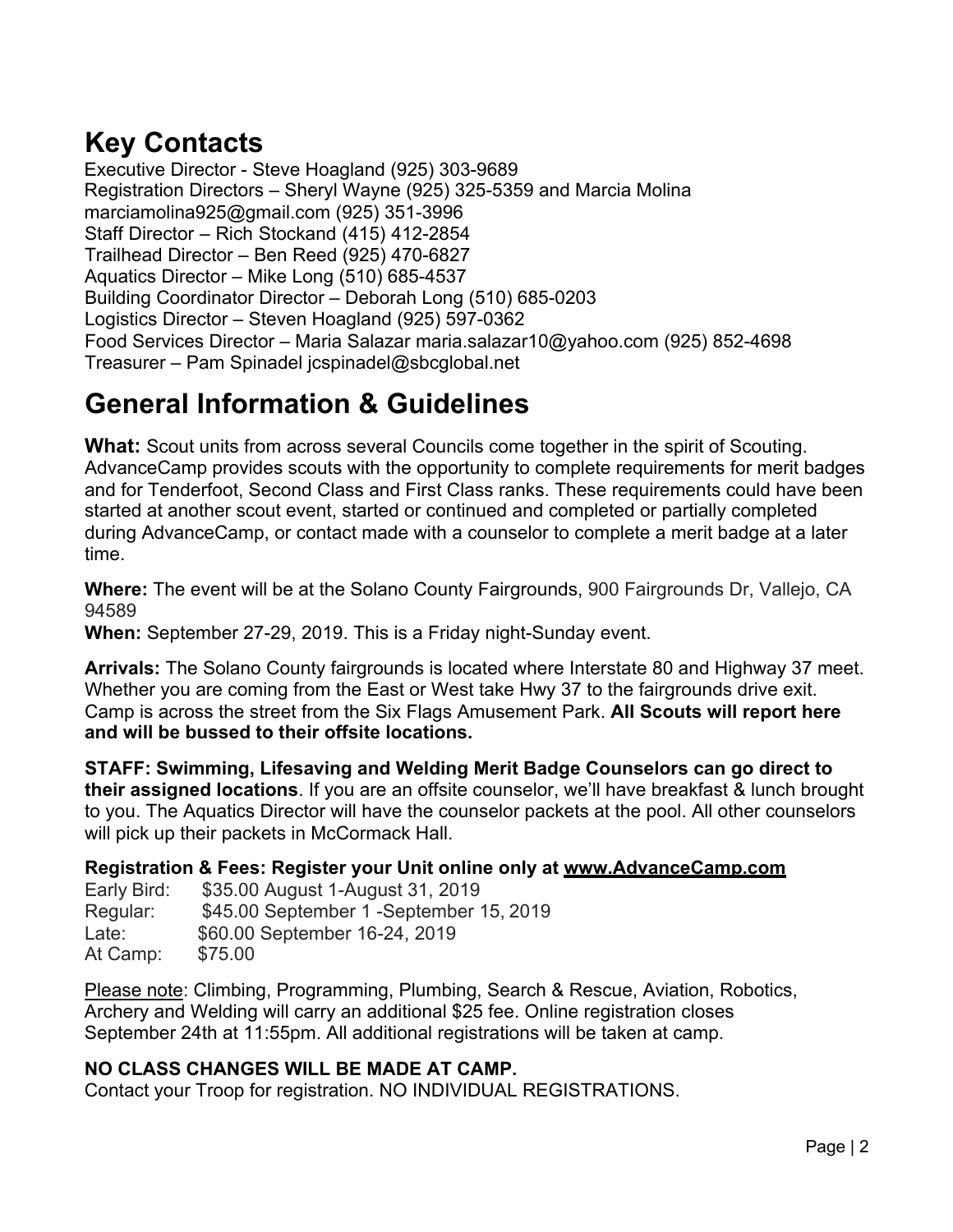Units must pre-register online on and after August 1 at www.advancecamp.com. Registration will shut down on September 24 at midnight to finalize class assignments. Classes fill on a first-come first-serve basis. Each class is capped based upon logistical considerations and counselor input. Some classes are capped at 8-10 scouts while most others are capped between 12-20 scouts per session. **Scouts not included on the assignment list will be turned away and re-directed to their assigned class**. As such, we strongly encourage your scouts to stick to their class assignments except that they may drop in to the partials area at any time.

**Forms:** As per Safe Scouting guidelines, all participants must have a current BSA Annual Health and Medical form. Medical forms and medication are to be maintained and controlled by each unit at camp (Camp Staff will not check or collect medical forms). Additional forms are located on the Advance Camp webpage at: http://www.advancecamp.com/forms/ .

**Unit Campfires:** No campfires are allowed (per County rules). Cooking is allowed on stoves and barbecues only.

**CAMPING SITES:** Given that Scouts are coed, all female scouts will be assigned to camp in one area and the male scouts in a separate area. AT NO TIME SHOULD male scouts be found in the female scout area and AT NOT TIME SHOULD female scouts be found in the male scout area. THIS WILL BE GROUNDS FOR IMMEDIATE REMOVAL FROM CAMP.

**Webelos:** As per BSA regulations, Webelos Scouts may not attend Camp. Please make sure newly bridged Webelos Scouts are registered in your troop before they attend Camp.

**Uniforms:** The "Class A" uniform is to be worn while traveling and at morning flags. Troop tshirts or scout activity shirts may be worn during merit badge classes and trailhead events and while scouts are in their troop campsite. **Scouts going to the Welding, Plumbing, Climbing and Search & Rescue Merit Badges should come dressed in the clothing instructed on the permission slip. ABSOLUTELY NO EXCEPTIONS.**

**Vehicles:** Vehicles will be allowed in designated AdvanceCamp parking lots only, except to drop gear. Please bring the minimum number of vehicles necessary to transport people and gear. Any vehicles parked inside the camp area NOT in parking lots will be towed without warning any time after 30 minutes needed to unload equipment. **Note that the parking lot gate for overnight camping will be closed after 10 P.M.** This is to prevent unauthorized access to the area. Contact the executive director for access after 10 P.M.

#### **Pick up & Drop Off Directions:**



**You will drop the Scouts off with your Unit Leaders – do not leave them unsupervised!!**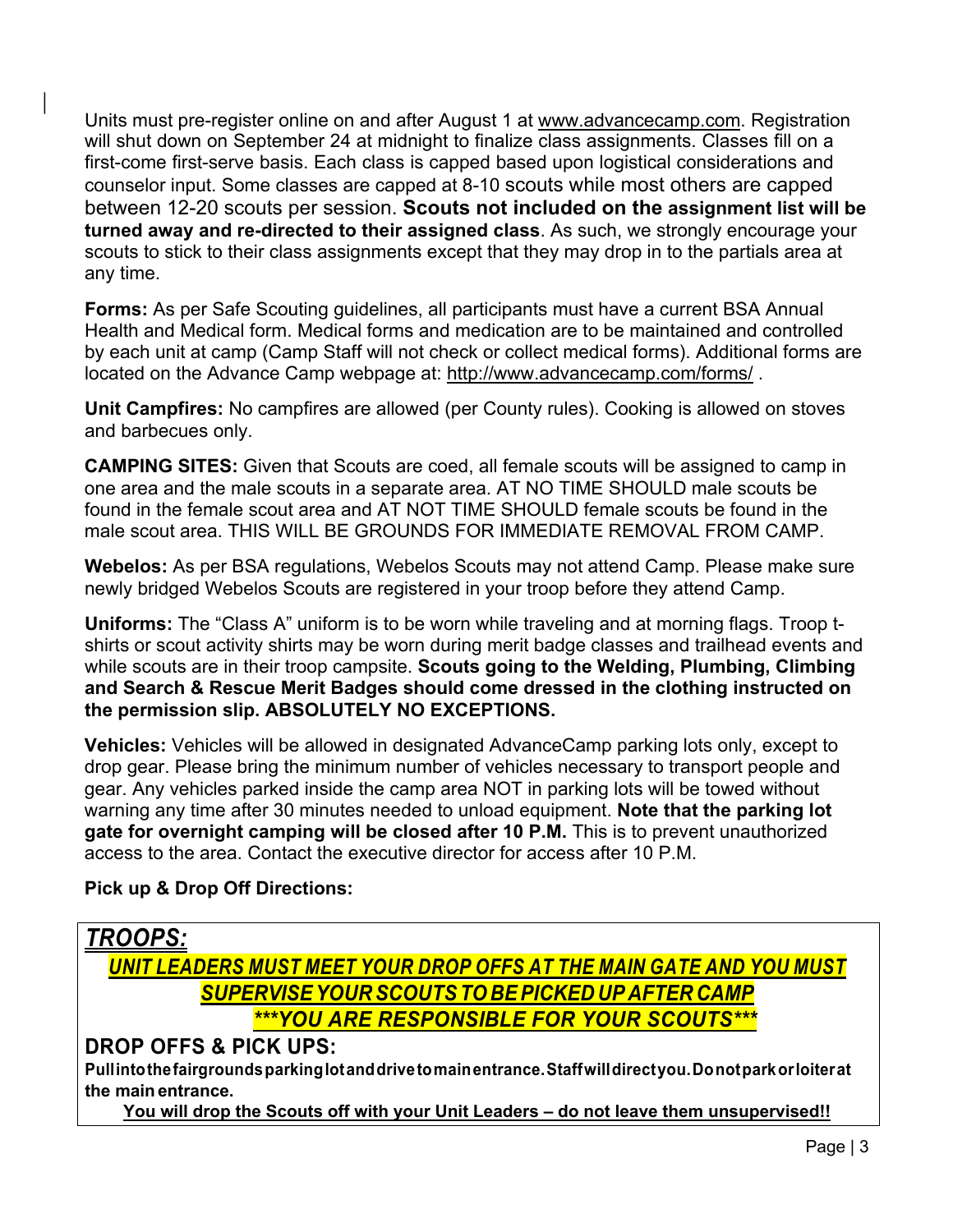**Campsites:** Campsites will be assigned by the logistics director. Larger sites are assigned to larger troops. Final site selection is at the discretion of camp staff.

**First Aid:** AdvanceCamp has a first aid station and camp doctor. Each troop is required to provide its own first aid kit. The camp nurse and doctor will be on-site during camp to provide first-response medical assistance as needed or for serious injuries. First aid is also available in the trailhead area at the first aid station.

**Weather:** The weather at this time of year is typically dry and HOT. Scouts and scouters should bring a hat and wear sunscreen. Evenings and mornings, however, can be cool so warm clothing should be brought to camp, plan accordingly.

**Water:** AdvanceCamp provides water that will be located in areas throughout camp. Please check the posted map for locations. Scouts should carry water bottles with them during classes and encouraged to drink small amounts of water often.

**Toilets:** Toilets are in various locations around the fairgrounds including inside both McCormack and Expo Halls. For trailhead, there is a restroom in the trailhead work area. For adult training the restroom is inside the building.

**Scout Spirit:** Have it, demonstrate it and make it contagious.

**Flags:** Units are encouraged to have their U.S. and Troop Flags on display at their campsite.

**Ribbons:** Advance Camp provides an attendance ribbon to each unit.

**Buddy system and two-deep leadership:** In accordance with BSA rules and regulations, the buddy system and two-deep leadership will be strictly enforced. Scouts shall remain in the program area unless released and supervised by a unit adult leader. Adult leaders shall be Youth Protection trained, BSA registered and comply with the youth protection provisions in the most recent version of the Guide to Safe Scouting. An electronic copy is available on the Scouting website at: https://www.scouting.org/health-and-safety/gss/toc/

**Checkout:** Each unit's campsite must be inspected and cleared by the Logistics Checkout Staff.

**Program Area**: Scouts will take down their tables and chairs after the last session (1-4:30PM). Building coordinators will direct this activity.

**Unit Leader, Staff & Counselor Evaluations**: Most important to post camp are the completed unit leader evaluations. These can be completed with hard copy paper in the Troop Check-In Packet, the Appendix of this booklet or online at www.advancecamp.com. Each year in our history these evaluations have been used to advise us of corrections and improvements to make the overall success of the event even greater, due to your input.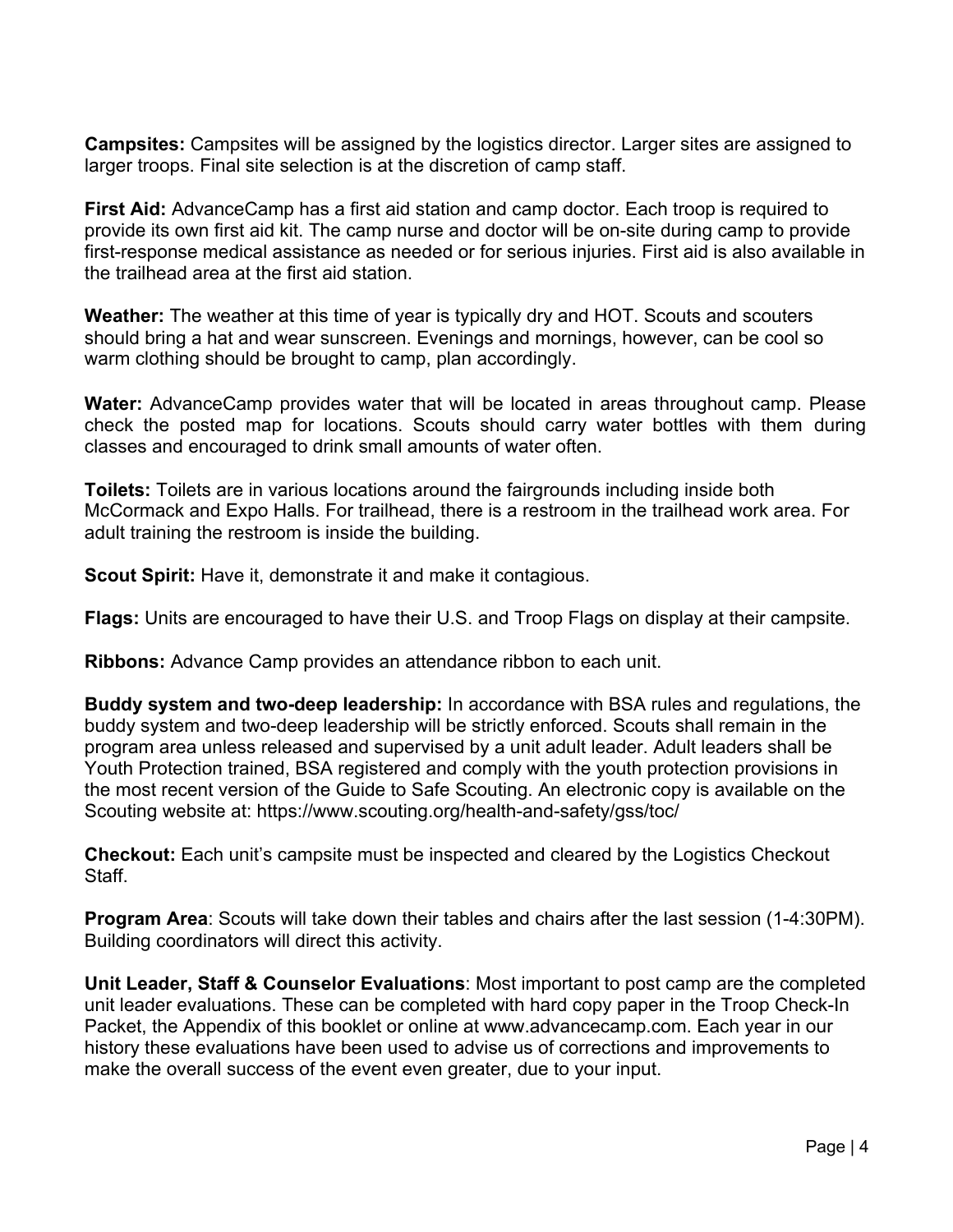#### **Camp Etiquette - "Leave No Trace"**

As it should be in all camping, it will be expected that all units will practice the principles of *Leave No Trace* (LNT) while on this outing. Leave No Trace is "awareness and attitude", rather than a set of rules:

- **\* Plan ahead and prepare**
- **\* Camp and travel on durable surfaces**
- **\* Dispose of Waste properly (Pack it in, Pack it out)**
- **\* Leave what you find**
- **\* Minimize campfire use (No campfires are allowed in this camp)**
- **\* Respect wildlife**
- **\* Respect others**

**LNT principles as they apply to camp:**

**Conduct: LNT Principle 7 – Respect others.** Any troop or patrol that seriously violates the Scout Oath or Law, and the offender may be required to leave AdvanceCamp. The Scout Oath and Law is our guide for getting along with others. Each unit's Scoutmaster is responsible for handling disciplinary problems. Skits are to follow "MDSC Campfire Program Standards". **Garbage: LNT Principle 3 – Pack it in, Pack it out. Trash cans are available on site for disposal of garbage.**

**Camping: LNT Principles 2 & 7 –** Camp in the area designated for your unit by the AdvanceCamp Staff. No campfires are allowed. Keep your campsite clean and orderly. *DVD players, radios, video games and music players are not allowed at AdvanceCamp. Cell phones may not be used by scouts during activities – better yet, leave your phone at home.*

**Cooking: LNT Principle 1 – Plan ahead & prepare**. Careful meal planning, proper equipment and food repackaging will reduce food waste and trash.

*Remember LNT Principle 3*. Each patrol will camp and cook as a unit under the leadership of the patrol leader**. Dinner and breakfast will be prepared in the unit.**

Units may bring and use patrol or personal stoves, (i.e. "Coleman" stoves or backpacking stoves). LPG and liquid fuel type stoves and lanterns may be used only in the presence of an adult or staff member's direct supervision. **All liquid fuel shall be contained within a liquid fuel stove, lantern or approved backpack type fuel bottles.** Larger items such as tables, stoves, fuel, shovel and fire buckets may be transported to campsite by vehicle on Friday evening only.

**Fires: LNT Principle 5 – No campfires are allowed at AdvanceCamp**. No open flames are allowed in tents. Use only battery-operated flashlights in tents. The requirement for "No Flames in Tents" signage still applies.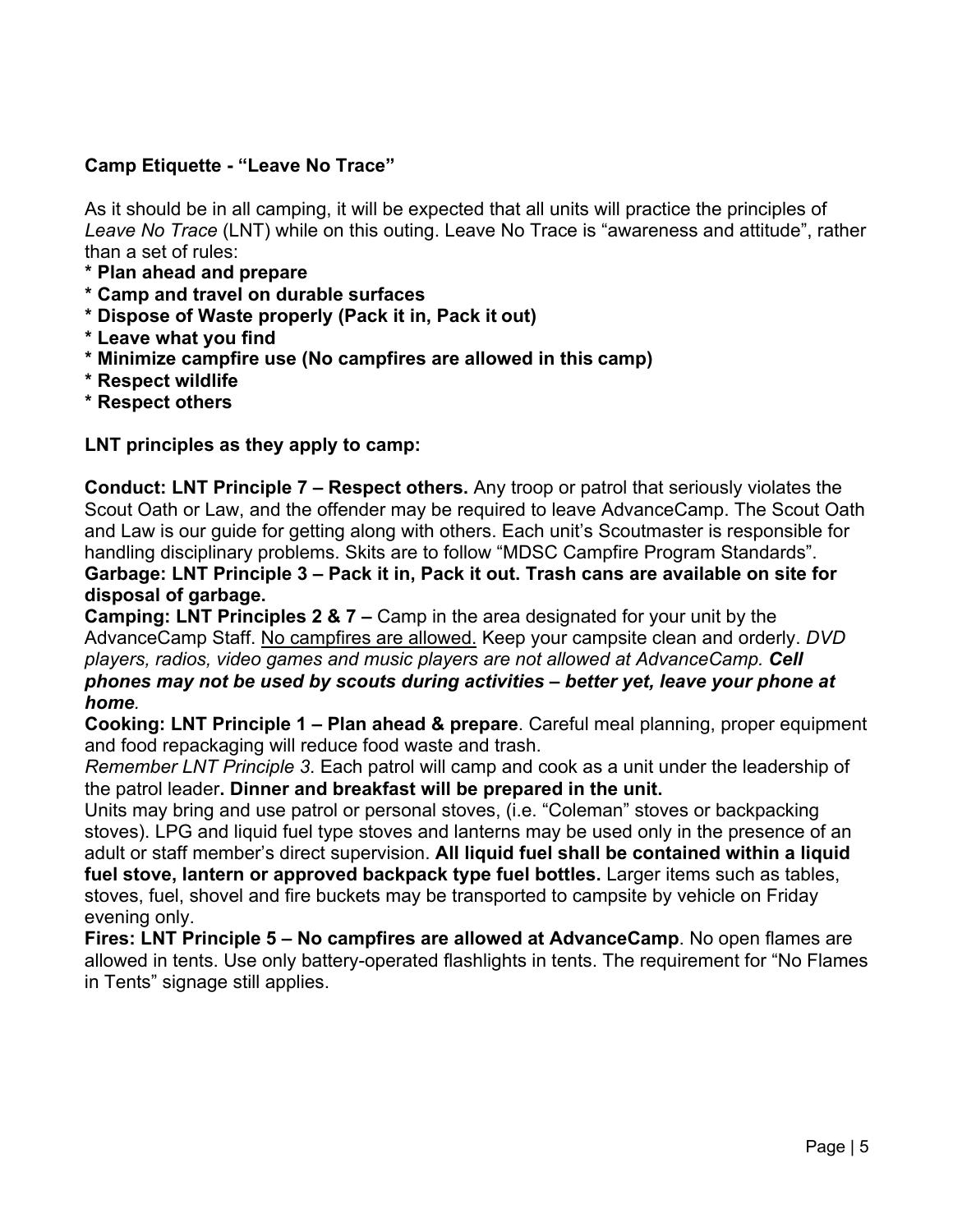## **Activity Schedule**

## **Friday September 27, 2019**

4:00pm-10:00pm TroopCheck-inforcampersatFairgroundsEntrance 4:00pm-10:00pm 6:00pm-10:00pm Counselor Check-in McCormack Hall if camping Friday night 8:00pm-10:45pm Light refreshments for Adult leaders and SPLs 10:30pm 11:00pm Troop Activity: Six Flags Fright Night, additional charge (see website) **Wilderness Survival Merit Badge** Check-in for overnight in Expo Hall Lights out for Scouts **No Boys shall be allowed in the Female camping area. No Girls shall be allowed in the Male camping area. NO EXCEPTION! THIS IS GROUNDS TO BE REMOVED FROM CAMP IN THE MIDDLE OF THE NIGHT!**

### **Saturday September 28, 2019**

| 6:30am-8:00am                                                                                            | Troop wake-up & Troop breakfast on your own                                                      |  |  |  |  |
|----------------------------------------------------------------------------------------------------------|--------------------------------------------------------------------------------------------------|--|--|--|--|
| 6:30am-7:45am                                                                                            | Saturday Troop Check-in at Fairgrounds Entrance (Not needed if troop checked in<br>Friday night) |  |  |  |  |
| $6:30$ am-8:00am                                                                                         | Counselor Check-in and breakfast in McCormack Hall                                               |  |  |  |  |
| $8:00$ am-8:15am                                                                                         | Flags on Midway next to registration                                                             |  |  |  |  |
|                                                                                                          | 8:30am-12:00pm Morning Merit Badge and Trailhead Sessions                                        |  |  |  |  |
| $12:00$ pm-1:00pm                                                                                        | Lunch on your own. AdvanceCamp Volunteer Staff Lunch in McCormack                                |  |  |  |  |
| $1:00$ pm-4:30pm                                                                                         | Afternoon Merit Badge and Trailhead Sessions                                                     |  |  |  |  |
|                                                                                                          | 4:00pm-4:30pm Service Projects: Scouts will clean up at location of their pm class               |  |  |  |  |
|                                                                                                          | 4:30pm-10:00pm Troop Activity: Six Flags Fright Night, additional charge (see website)           |  |  |  |  |
| 11:00 <sub>pm</sub>                                                                                      | Lights out for Scouts                                                                            |  |  |  |  |
| No Boys shall be allowed in the Female camping area. No Girls shall be allowed in the Male camping area. |                                                                                                  |  |  |  |  |
|                                                                                                          | NO EXCEPTION! THIS IS GROUNDS TO BE REMOVED FROM CAMP IN THE MIDDLE OF THE NIGHT!                |  |  |  |  |

### **Sunday September 29, 2019**

6:30am-8:00am Troop wake-up & Troop breakfast on your own 8:30am-11:30am Campsitebreakdownanddeparture.Make sureyour camparea is cleanbeforeyou leave

## **Food**

NOTE: Units should plan on providing and preparing their own meals throughout their stay at AdvanceCamp. Advance Camp provides light refreshments for adult leaders and senior patrol leaders on Friday night. Hot and cold drinks will be available for VOLUNTEER STAFF ONLY throughout the day on Saturday, in both McCormick and Expo Halls.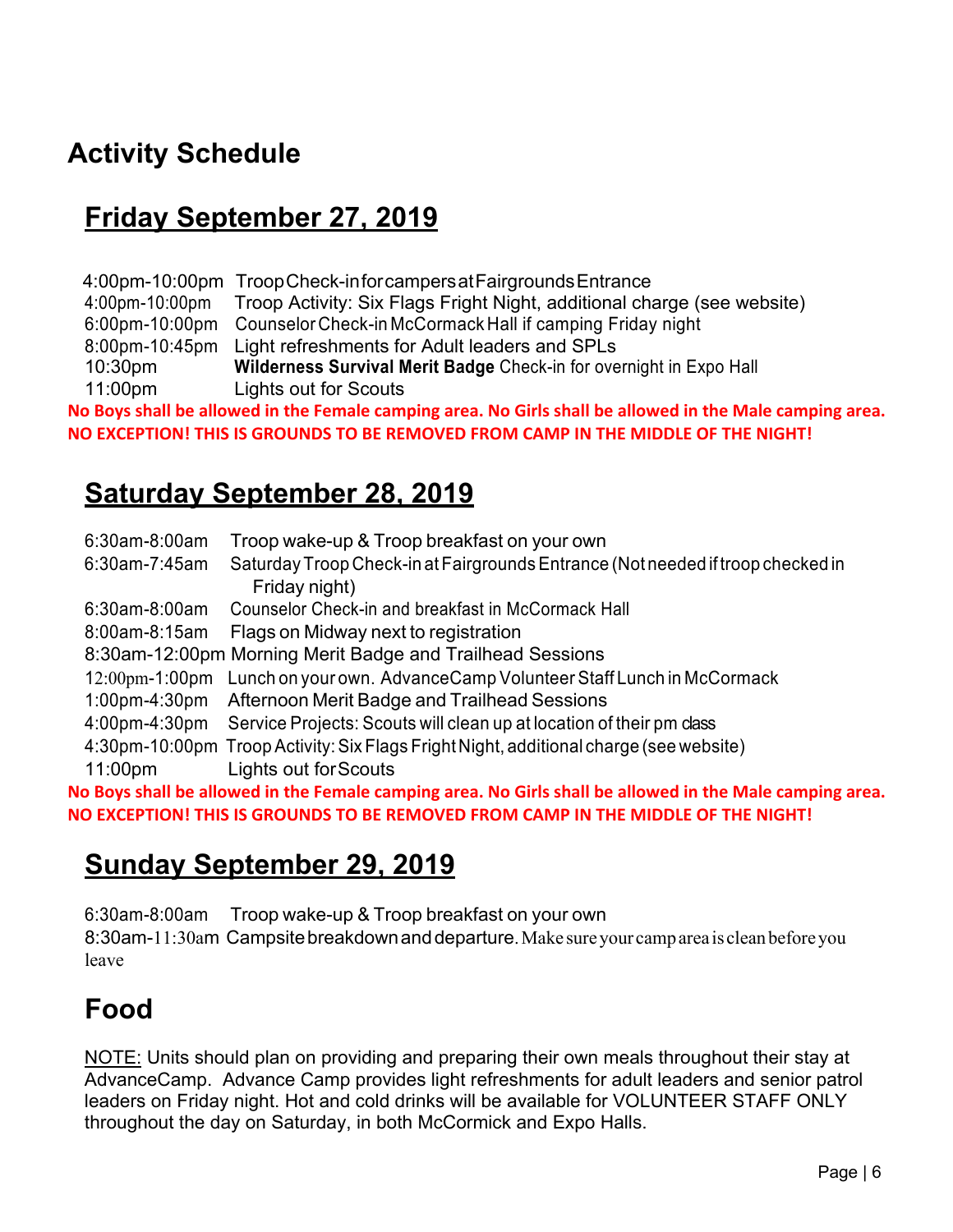#### **AdvanceCamp Volunteer Staff Meals**. **NO SCOUTS ALLOWED**

AdvanceCamp provides free breakfast and lunch to registered AdvanceCamp Volunteers and Staff only. Staff meals will be served in McCormack Hall. Breakfast on Saturday morning in McCormack Hall between 6:30-7:30 A.M. Lunch will be served between 11:30 am and 1:00 pm. All volunteers must be wearing a wristband.

## **Program**

### **Merit Badges**

Each troop is to provide scouts with blue cards for merit badge advancement. AdvanceCamp provides the setting for scouts and counselors to work on advancement. AdvanceCamp directors and staff do not approve a scout's work or determine whether or not a scout passed the requirements, rather the scout must demonstrate to the counselor's satisfaction that all work (including prerequisites) were completed. AdvanceCamp has available online an Activity Verification Form that may be completed by the unit leader to demonstrate the scout completed a prerequisite. Signed blue card (partials) are suitable as well. **However, the counselor may require substantiation beyond the unit leader's certification or possession of a signed partial blue card.** Please check with your counselor as to whether or not they will accept the Activity Verification Form or signed partial blue card. Additionally:

- All merit badges will be completed using worksheets available at **usscouts.org**, so print out the worksheets for each merit badge you plan to work on and bring them along with you to camp*.*
- Special Requirements: Many Merit Badges require that the scout have permission slips, special clothes or shoes, extra clothes, etc. Please check the details of every Merit Badge and make sure that your scouts are prepared to work on that badge**. Badge specific requirements for clothing MUST be adhered to. NO EXCEPTIONS.**
- Swimming: Scouts going for the Swimming MB, Lifesaving MB or Trailhead Swimming. **It is not an instructional class** to teach you how to swim, but a verification of your swimming skills and knowledge. Be sure to bring a change of clothes for some of the requirements.
- Citizenship in the Nation is recommended for scouts in the 8<sup>th</sup> Grade orlater.
- Lifesaving merit badge has a 400 yard swim test (requirement 1b) before the badge may be attempted. **Please do not register Scouts that are marginal swimmers or cannot successfully complete this requirement as they will be sent back to camp and no partial will be given.**
- Permission slips for off-site locations must be signed by scouts and parents. Only Scouts with wristbands will be allowed across Traffic Bridge to enter the Archery Merit Badge activity area.

#### **Special Note About Welding and Plumbing Merit Badges**

**Scouts taking the Welding or Plumbing Merit Badge will be excused before flags by their unit leaders with their permission slips in hand & proper attire to board the bus at the front of the fairgrounds. This bus will leave before flags are complete so scouts not on the bus will miss their opportunity for provided transportation to Concord location of UA342. Please provide these scouts with a bag lunch! SCOUTS NOT IN PROPER ATTIRE FOR THESE MERIT BADGES WILL NOT BE ALLOWED TO BOARD THE BUS AND ATTEND CLASS.**

Please note that adult leaders and parents are not allowed to accompany scouts to this facility.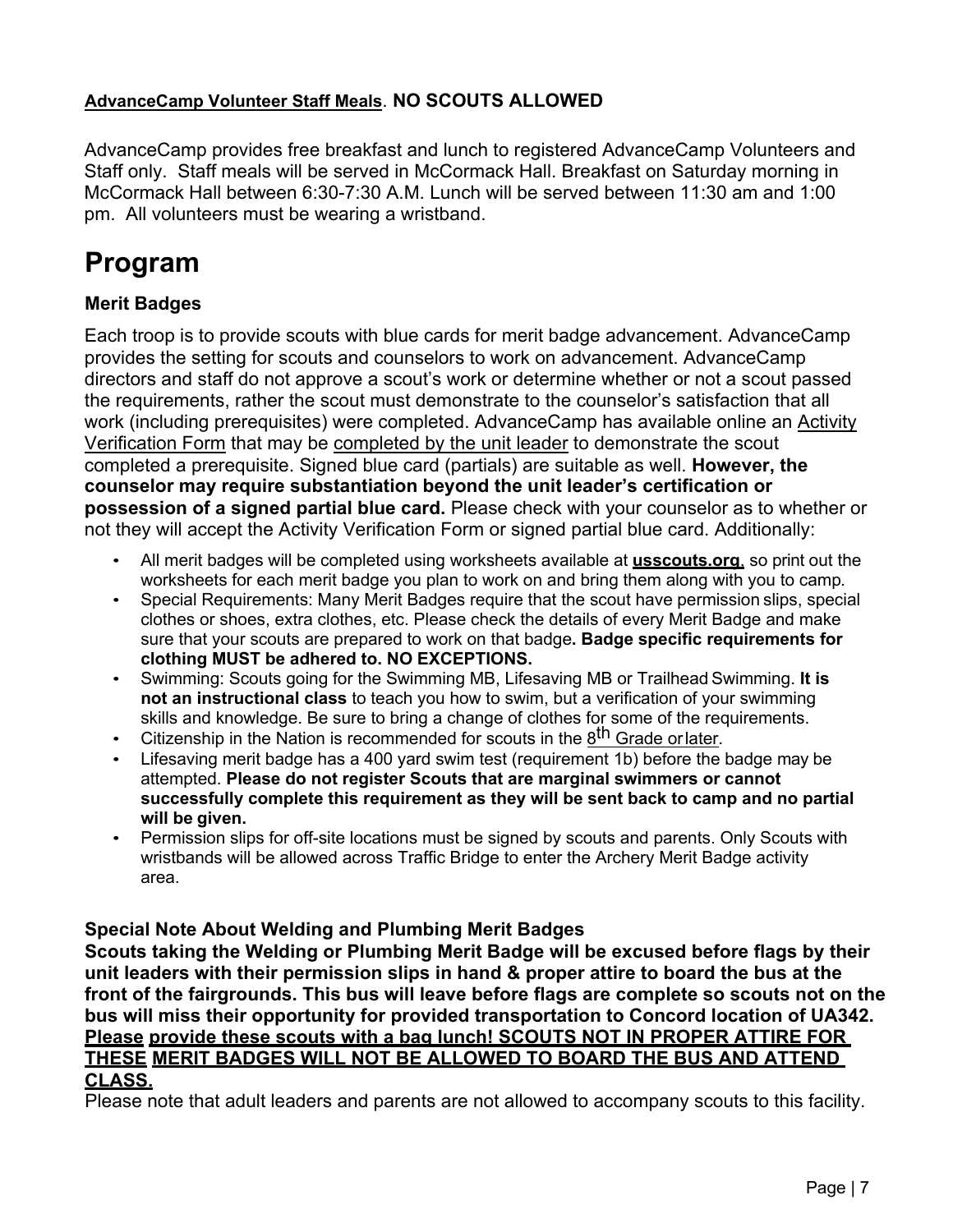#### **Partial Merit Badges**

We will also be offering a **Partial Merit Badge Booth** from 8:30 a.m. until 4:30 p.m. for items that you have completed and just need to be verified and checked off. No appointment necessary. The longest wait times will be 11:30 a.m.-1:00 p.m. and 2:30 p.m.-4:30 p.m. This is a drop-in, first-come first-served opportunity in McCormack Hall. Please be prepared with the following items: Partial Blue Card, Blank Blue Card, Merit Badge worksheet completed, Merit Badge booklet and any other completed work needed to demonstrate a requirement. If an activity is needed, please complete the Activity Verification Form. Note: Archery Partial MB carries an additional \$10.00 fee and will be in separate area.

#### **NOVA Award**

Go for the NOVA Award! The Boy Scouts of America's NOVA Awards program incorporates learning with cool activities and exposure to science, technology, engineering and mathematics (STEM). Details at http://bsaseabase.org/scouting/stem/awards/aboutnova.aspx. AdvanceCamp offers many NOVA required merit badges only.

### **Trailhead**

AdvanceCamp provides seven stations at Trailhead covering Tenderfoot, Second and First Class requirements. Swimming requirements are offered at Solano Community College and a five-mile compass hike is conducted at Blue Rock Springs Park (650 Columbus Pkwy, Vallejo) **Scouts are bused to the pools and to the park. All Scouts must check in at Camp with their Troop & be transported to these activities by AdvanceCamp busses!!** All Trailhead classes at the fairgrounds are drop in. Advance registration for trailhead helps in arranging for trailhead staff and assistants, planning trailhead events, and purchasing accurate trailhead supplies. Make sure to register early to reserve your sessions and help make the camp experience more enjoyable for all by enabling us to be prepared. The following Trailhead advancement is available:

- Scout: 1a, 1b, 1c, 1d, 1e, 1f, 4a, 4b, 5
- Tenderfoot: 3a, 3b, 3c, 3d, 4a, 4b, 4d, 5a, 5b, 5c, 7a, 8
- Second Class: 1b, 2a, 2b, 2c, 2d, 2f, 2g, 3a, 3b, 3c, 3d, 4, 5a, 5b, 5c, 5d, 6a, 6b, 6c,6d,6e,8b,9a,9b
- First Class: 3a, 3b, 3c, 3d, 4a, 4b, 5a, 5b, 5c, 5d, 6a, 6b, 6e, 7a, 7b, 7c, 9a

Each Scout should bring a compass for the 2nd and 1st Class Trailhead Map and Compass work. **If you don't have a compass, we cannot sign off on your card**.

Some helpful hints:

- The most heavily attended station will be KNOTS AND LASHINGS, which will covertwo Tenderfoot requirements and four First Class requirements.
- The HIKING station will cover two requirements for Tenderfoot and one for Second Class. We will have one five-mile hike which leaves in the morning and continuesinto the early afternoon. Map and compass reading are covered.
- The FIRST AID station will cover two Tenderfoot requirements, three SecondClass requirements and three First Class requirements.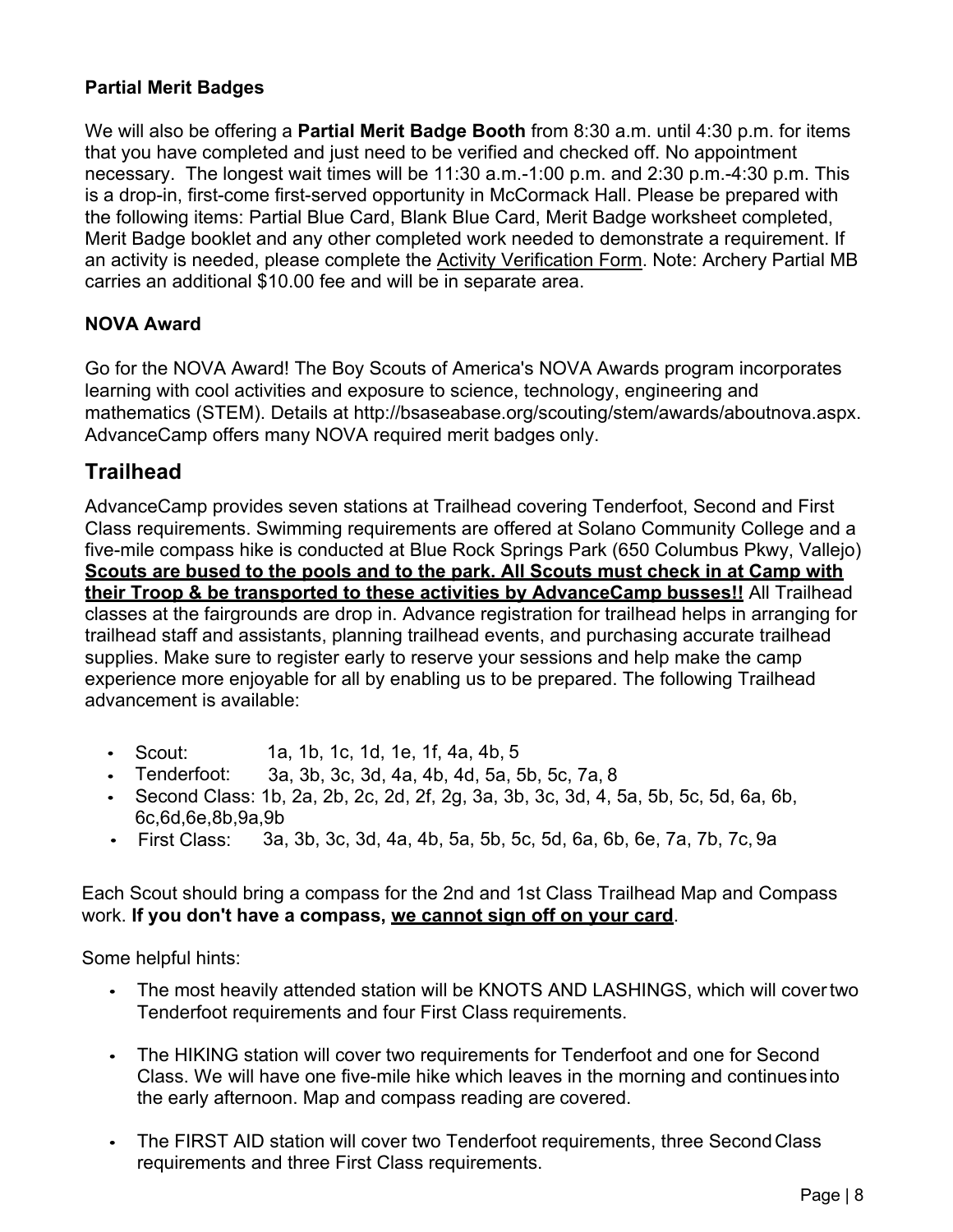- The FLAG FOLDING/RAISING station, which also includes a visit with a community leader, will see scouts complete one Tenderfoot requirement and one First Class requirement.
- At the Plant and Wildlife station scouts need to identify 10 kinds of wild animals. For scouts who need to identify 10 kinds of plants, we will take them on a nature hike so they can complete those requirements.
- At TRAILHEAD SWIM, we will travel to Solano Community College from the Bus Stop. **Trailhead swim is not an instructional program but will verify your ability to swim**.
- We will hold two sessions in the morning and the afternoon dealing with KNIVESAND AXES, where the scouts can earn their Totin' Chip cards.
- **An adult troop leader must accompany all scouts working on swimming tests for Second or First class at the swimming pool.**
- Scoutmasters are requested to be available for Scoutmaster's conferences for his Scouts either during the camp or as soon as possible after camp.

## **Adult Leader Training**

Mount Diablo Silverado Council conducts the following Adult Training Classes at no additional charge (only pay Camp registration fees through your Troop)

- **Scoutmaster Specific Training**: SM Position-Specific training will be offered AM & PM, 4 hours each. AM session will **not** be able to have lunch with their Units, so please plan appropriately.
- **Troop Committee Challenge**: TCC will only be offered in the morning.
- **MBC Training**: Offered Friday night only, McCormack Hall at 7:00pm, no registration required
- **CPR Training**: Red Cross CPR Training will be offered AM & PM, \$40 additional charge for the Red Cross Certification Card, will be held at the County Bldg.

## **Volunteering**

We need volunteers like you to continue AdvanceCamp! AdvanceCamp is run by volunteers who serve without compensation. **100% of all funds collected goes towards the program.**

Merit Badge Counselors and Camp Staff Volunteers for the day are FREE and receive:

- Friday night camping
- Free Breakfast Saturday morning
- Camp Patch
- Complimentary t-shirt
- Free Saturday lunch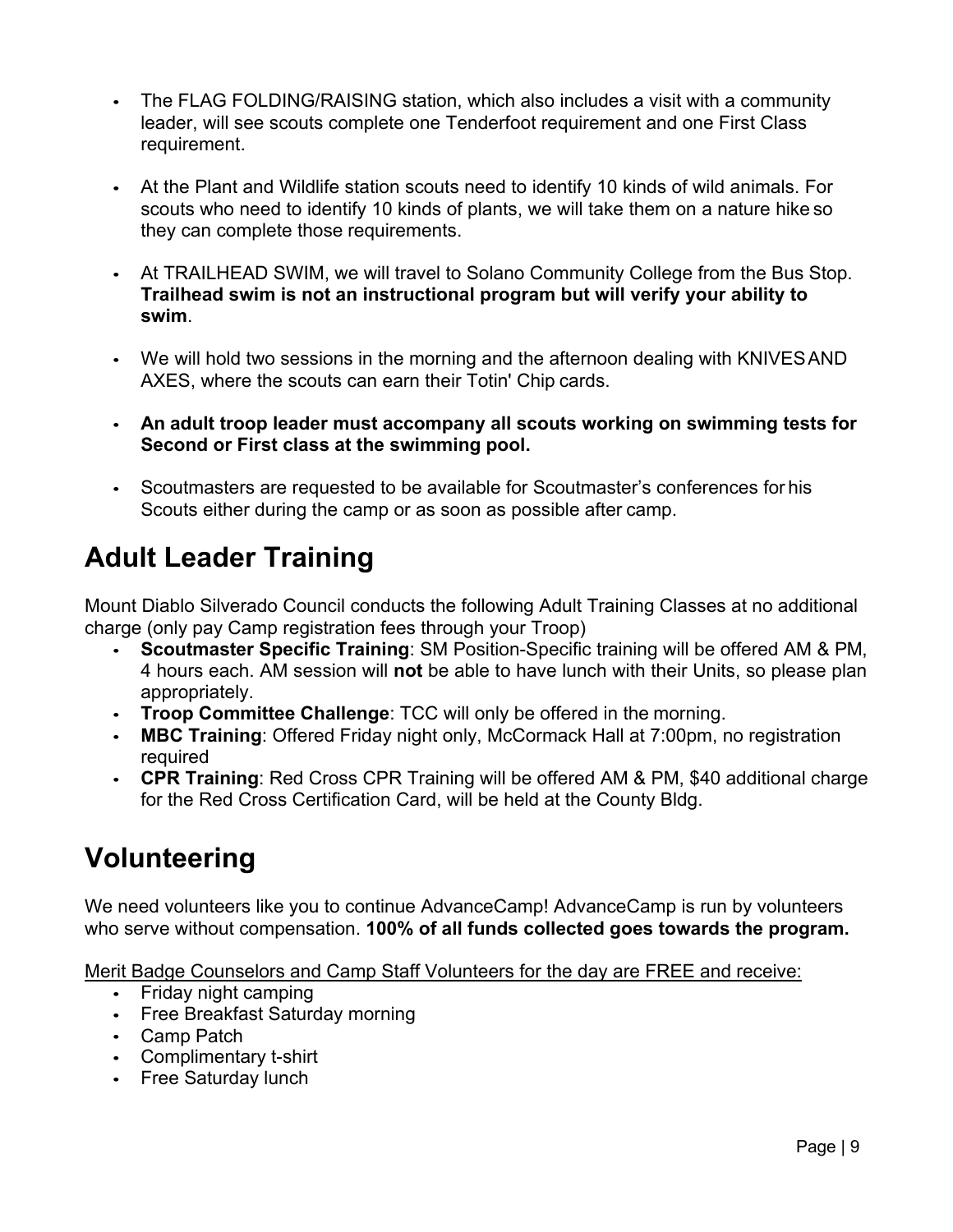**1. Merit Badge Counselors**: for Merit Badges that we offer. We are always looking to add new Merit Badges as we get volunteers. Advance Camp has always paid for any merit badge supplies used by counselors at Camp or paid for by themselves. Just present the receipts to our Treasurer and he will get a reimbursement check for you. If you are interested in counseling a badge, please contact Rich Stockand at 415-412-2854 ahead of camp.

**2. Trailhead Volunteers:** Ready to help younger scouts progress to First Class? We will have hundreds of Scouts at this important area and need all the volunteers we can get. Any Eagle Scouts and adults that are looking to help, this is the perfect area for you. You do not have to be 18 to help.

**3. General Camp Staff:** Lots to be done from helping in the kitchen, making sure that each building has water in it and that the scouts and counselors have everything they need, bus stop monitors and running general errands around camp.

**4. Building Coordinators**: Building Coordinators ensure that the logistical needs in the program area are addressed.

Contact the Executive Director or Staff Director if you can help. You may register for these positions online at http://www.advancecamp.com/camp-volunteers/ or at registration: http://www.advancecamp.com/registration/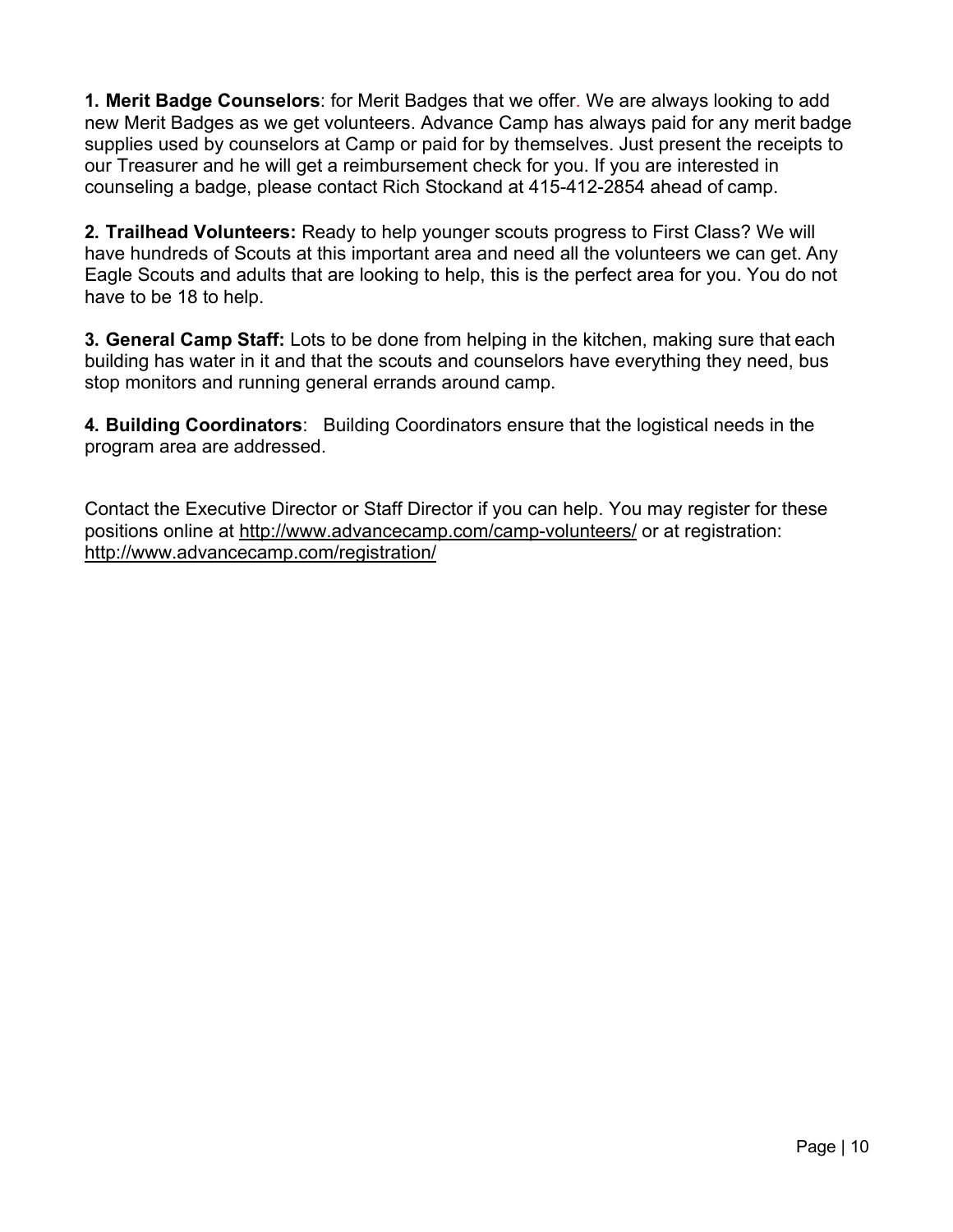## **Appendix**

**(Blank Page)**